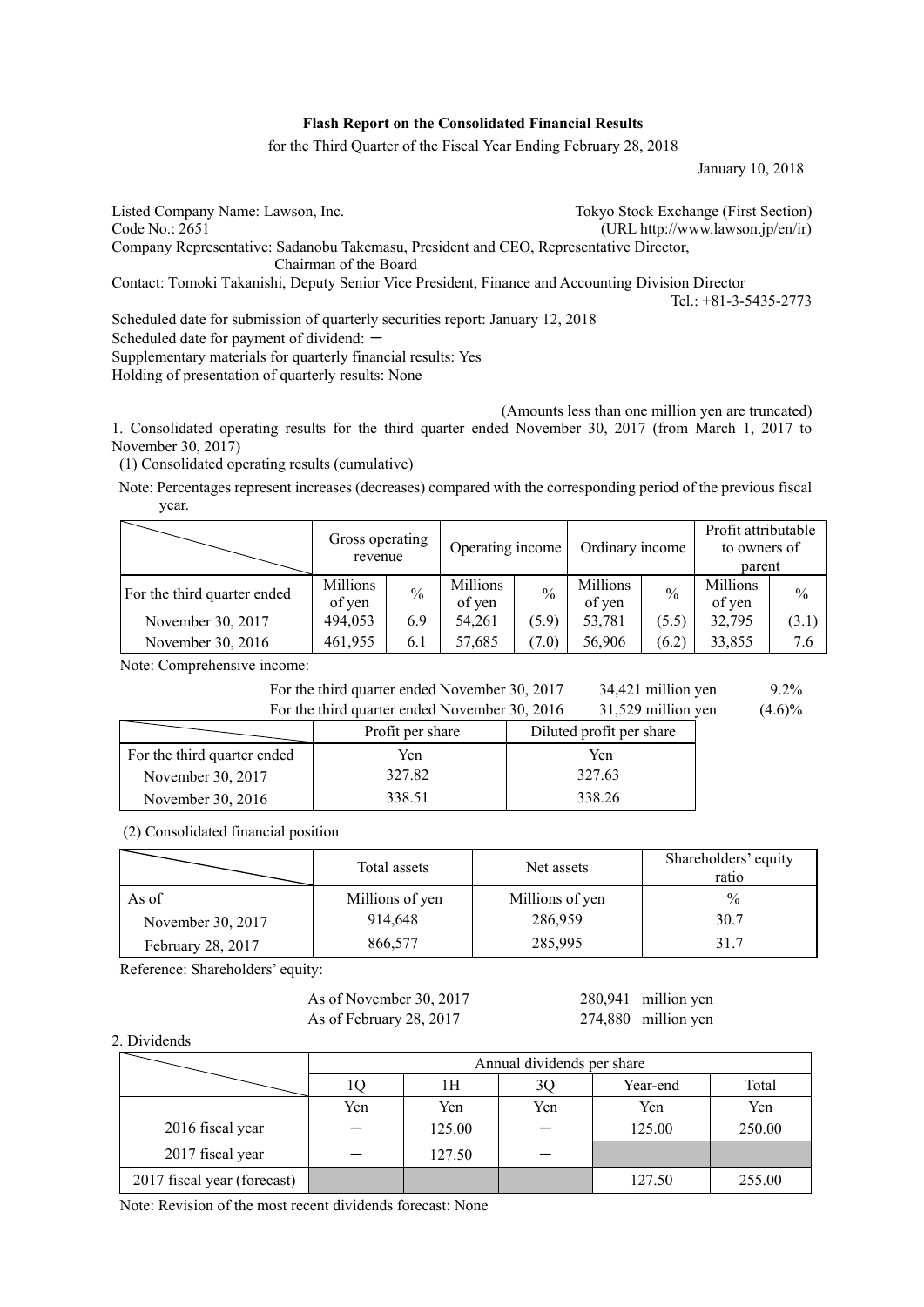3. Forecast of consolidated operating results for the 2017 fiscal year ending February 28, 2018 (from March 1, 2017 to February 28, 2018)

Note: Percentages represent increases (decreases) compared with the corresponding period of the previous fiscal year.

|                  | Gross operating<br>revenue |      | Ordinary income<br>Operating income |               | Profit attributable<br>to owners of parent |        | Profit<br>per<br>share |               |        |
|------------------|----------------------------|------|-------------------------------------|---------------|--------------------------------------------|--------|------------------------|---------------|--------|
|                  | Millions<br>of yen         | $\%$ | Millions<br>of yen                  | $\frac{0}{0}$ | Millions<br>of yen                         | $\%$   | Millions<br>of yen     | $\frac{0}{0}$ | Yen    |
| 2017 fiscal year | 672,000                    | 6.4  | 68.500                              | .1)           | 65.500                                     | (10.3) | 33,500                 | (8.0)         | 334.81 |

Note: Revision of the most recent consolidated operating results forecast: None

- 4. Notes
- (1) Change in significant subsidiaries during the quarterly consolidated period (Changes in certain specified subsidiaries resulting in changes in scope of consolidation): None
	-

Added: None Excluded: None

(2) Adoptions of specific accounting methods for preparing quarterly financial statements: None

(3) Changes in accounting policies, changes in accounting estimates or restatements

- 1. Changes in accounting policies associated with revision in accounting standards: None
- 2. Changes in accounting policies other than 1. above: None
- 3. Changes in accounting estimates: None
- 4. Retrospective restatements: None

(4) Number of shares outstanding (common stock)

| 1. Number of shares outstanding at the end of period (including treasury shares) |             |                          |             |
|----------------------------------------------------------------------------------|-------------|--------------------------|-------------|
| As of November 30, 2017:                                                         | 100,300,000 | As of February 28, 2017: | 100,300,000 |
| 2. Number of treasury shares at the end of period                                |             |                          |             |
| As of November 30, 2017:                                                         | 245.121     | As of February 28, 2017: | 285,191     |
| 3. Average number of shares during the period (cumulative nine months)           |             |                          |             |
| As of November 30, 2017:                                                         | 100,041,377 | As of November 30, 2016: | 100,009,087 |

Note: This flash report is exempt from quarterly review.

Note: Descriptions on appropriate use of financial performance forecasts and other special notes.

Forward-looking statements presented herein such as financial forecasts are based on currently available information and certain presumptions deemed to be reasonable as of the date of announcement. The achievement of said forecasts cannot be guaranteed. Actual results may be materially different from those in the forecast as a result of various factors. For preconditions of these financial forecasts and notes concerning their use, please refer to "1. Qualitative Information Regarding Quarterly Financial Results, (3) Explanation Regarding Forward-looking Statements" on page 8.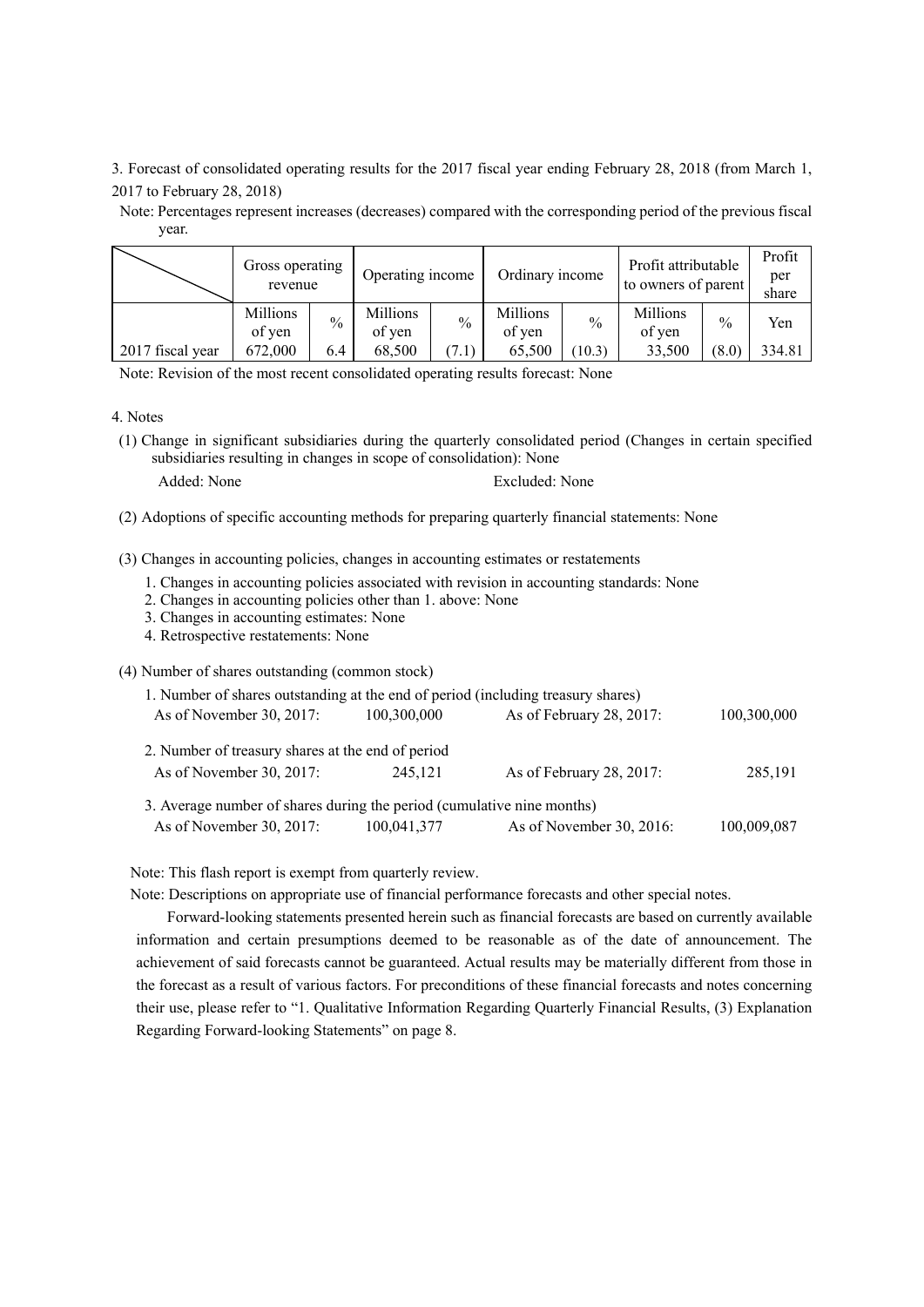# Contents

| 1. Qualitative Information Regarding Quarterly Financial Results <b>Constructs</b> Construction Construction Construction Construction Construction Construction Construction Construction Construction Construction Construction C                | $\overline{2}$ |
|----------------------------------------------------------------------------------------------------------------------------------------------------------------------------------------------------------------------------------------------------|----------------|
| (1) Explanation Regarding Consolidated Operating Results <b>Constanting Consolidated</b>                                                                                                                                                           | 2              |
| (2) Explanation Regarding Consolidated Financial Position (2) Explanation Regarding Consolidated Financial Position (3)                                                                                                                            | 8 <sup>8</sup> |
|                                                                                                                                                                                                                                                    | 8              |
| 2. Consolidated Financial Statements and Main Notes <b>Consolidated Financial Statements</b> and Main Notes <b>Consolidated</b> Financial Statements and Main Notes <b>Consolidated</b> Financial Statements and Main Notes <b>Consolidated</b> Fi |                |
| (1) Consolidated Balance Sheet manufactured and construction of the Balance Sheet manufactured and constant of                                                                                                                                     | 9              |
| (2) Consolidated Statement of Income and Consolidated Statement of Comprehensive Income <b>Consolidated</b>                                                                                                                                        | 11             |
|                                                                                                                                                                                                                                                    | 11             |
|                                                                                                                                                                                                                                                    | 12             |
| (3) Notes to Consolidated Financial Statements (2008) and the Consolidated Financial Statements (3) Notes to Consolidated Financial Statements (3)                                                                                                 | 13             |
| (Going Concern Assumption) <b>Concern Assumption</b>                                                                                                                                                                                               | 13             |
|                                                                                                                                                                                                                                                    | 13             |
| (Additional Information) (13                                                                                                                                                                                                                       |                |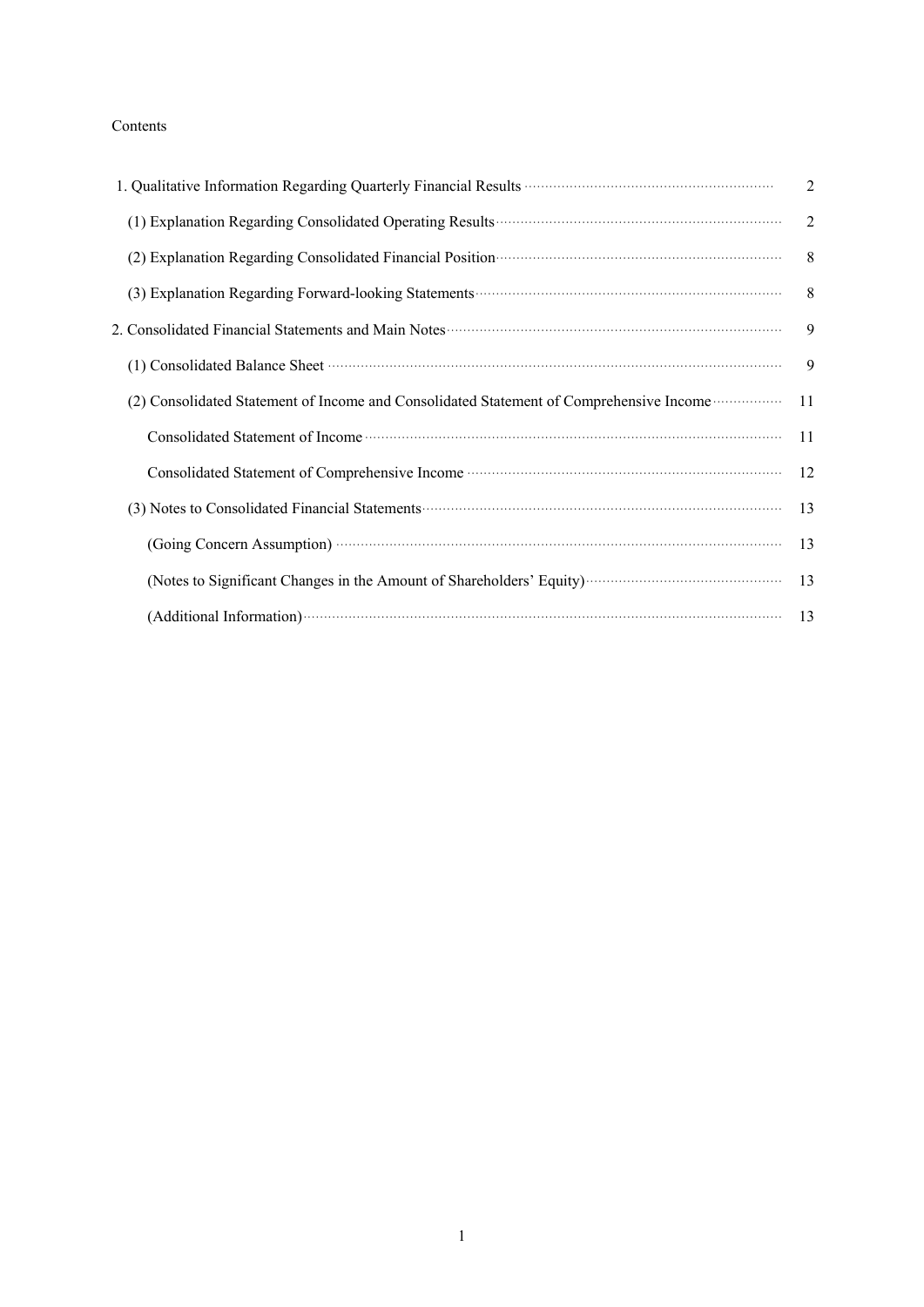## **1**.**Qualitative Information Regarding Quarterly Financial Results**

## **(1) Explanation Regarding Consolidated Operating Results**

During the third quarter of fiscal 2017, nine months from March 1 to November 30, 2017, we have advanced and accelerated our "1000-Day Action Plan", which is in its second year, and focused our business activities on building Lawson's next-generation convenience store model. The convenience store industry is now undergoing a period of drastic transformation. This is attributable to changes in community needs resulting from an aging population and the prevalence of the nuclear family, among others, which have triggered a reorganization of the industry. We have made efforts to evolve our business model as a manufacturing retailer targeting small catchment areas and to raise our store productivity to an unprecedented level toward the goal of fulfilling our customers' needs in everyday life by serving as an essential part of their communities.

As a result, for the third quarter of fiscal 2017 on a consolidated basis, gross operating revenue increased to 494,053 million yen (up 6.9% from previous fiscal year), operating income decreased to 54,261 million yen (down 5.9% from previous fiscal year) and ordinary income decreased to 53,781 million yen (down 5.5% from previous fiscal year). Profit attributable to owners of parent decreased to 32,795 million yen (down 3.1% from previous fiscal year).

Furthermore, we also focused on addressing operating risks based on the 2017 Basic Policy for Improvement of Internal Control Systems. We will continue promoting internal control even more.

Operating results by business segment were as follows:

## **(Domestic Convenience Store Business)**

In our convenience store business, we continued to develop products with features distinct to Lawson and strengthened our mainstay products including counter fast food items, rice balls, and bento boxed lunches. We also endeavored to enhance store productivity by such measures as beginning the phased introduction of tablet terminals in August 2017 at LAWSON stores nationwide to facilitate proper sales management of counter fast food items. Furthermore, new point-of-sale (POS) cash registers (for sales information management) equipped with an automatic change dispenser function began to be introduced in November 2017 with the aim of achieving higher cash-handling efficiency at stores, including expediting cash register transactions. These cash registers will be installed at more LAWSON stores.

# [Store Operations]

In store operations, we continued to focus on reinforcing adherence to the Three Essential Practices, which emphasizes (1) serving customers courteously; (2) offering a merchandise assortment focused on basic items with high demand; and (3) keeping our stores and communities clean. Furthermore, we also actively promoted not only existing stores but also new stores by strengthening our product lineup, and improving operations and franchise support by headquarters.

Furthermore, in October 2017, we opened the Lawson Open Innovation Center, which gathers together world-leading IT technologies in order to explore how they can be put to practical use at our stores. A plan is underway to commence a pilot trial of unmanned cash registers during nighttime hours at several stores in the metropolitan Tokyo area by around spring of 2018. We will continue harnessing diverse technologies to create a model for our next-generation convenience store.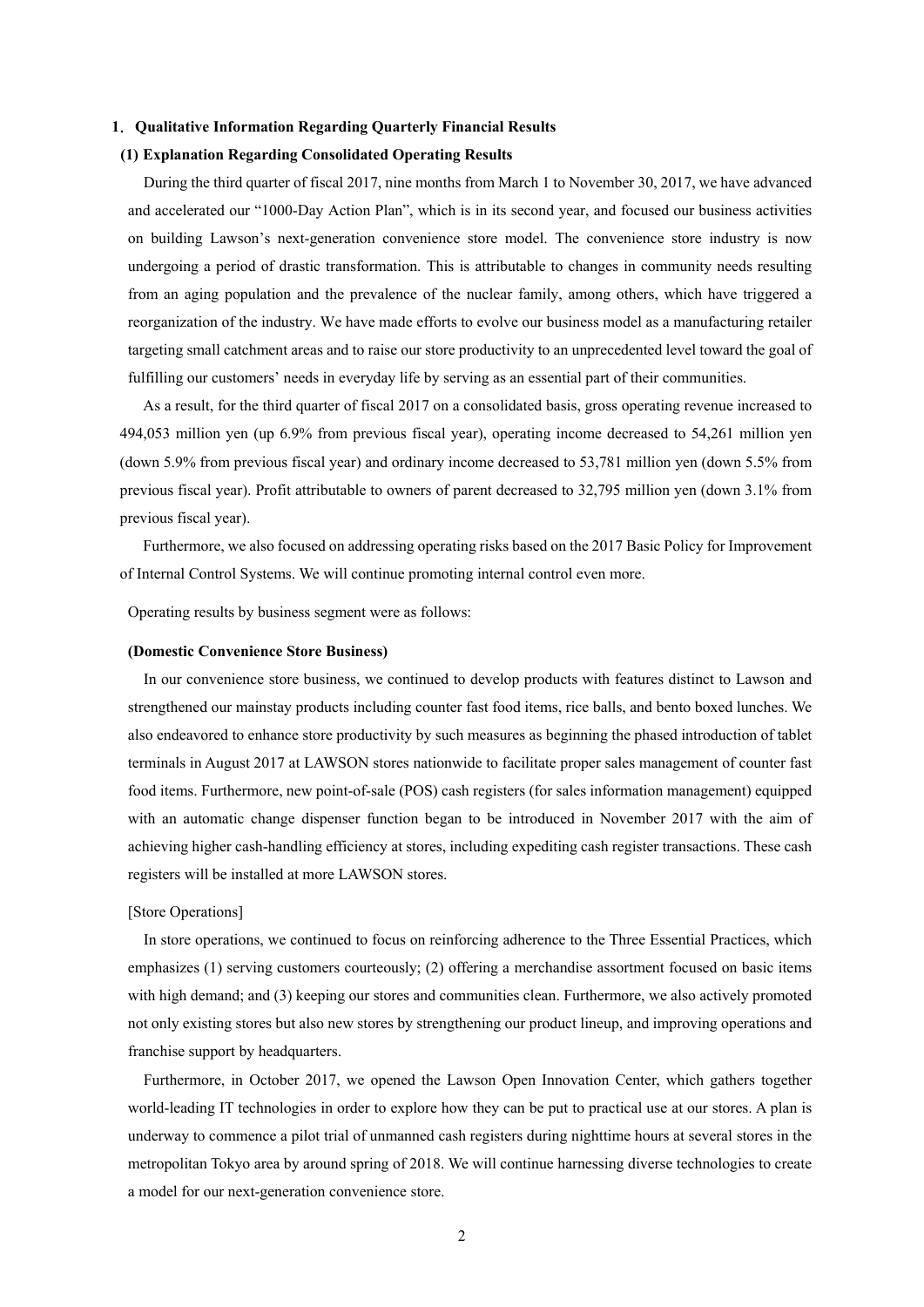[Merchandising and Service Strategies]

On the merchandise side, we revamped our lineup of regular items including bento boxed lunches by reconsidering their basic ingredients and production methods with uncompromising care. First, in October 2017, we launched afresh our original rice ball brand, "Onigiriya," by changing the preparation methods and mix of rice, seaweed and salt—the basic ingredients of rice balls—and by making improvements to the fillings. The new Onigiriya lineup was hugely popular, recording steady growth in sales. Subsequently, in November 2017, we launched the "Korega Hamburger Steak Bento Boxed Lunch," which is based on our popular regular hamburger bento, but with new ingredients and a new production method. We will be releasing in phases additional items under the Korega (meaning, "This is") bento series.

In the dessert range, the "Uchi Café SWEETS X GODIVA" series produced in collaboration with Godiva with well-selected ingredients and a special production method remained popular. As of the end of November 2017, five products were offered from the series, and all were huge hits.

In the counter fast food range, the "Deka Yakitori" (large grilled chicken) and "L-Chiki" (fried chicken) continued to record strong performance, while on October 17, 2017, hot milk made using 100% raw milk was released, also enjoying huge popularity.

In addition, we continued to strengthen our merchandise assortment under our "Lawson Select" brand with a focus on daily delivered food and frozen food, as well as in our readymade dish lineup with a change in our salad range.

Furthermore, in November 2017 we reviewed the composition of rice bran and oat bran in the bread dough for the bran bread series<sup>\*1</sup> in order to enhance the fragrance and texture, successfully making the bread series even more popular among health-conscious customers.

In addition to thus strengthening our merchandise lineup, we also enhanced our service offerings, one of which is our "Gift Cards"  $*2$ , whose transaction value continued to remain solid.

On our sales promotion side, as our effort to increase the number of purchased items per customer, we rolled out a monthly promotional "Lawson Tokuichi!" campaign, where a 10% discount was offered on "Lawson Select" chilled/frozen foods as well as some items offered in the counter cases. Furthermore, effective measures to attract customers were launched, including a "speed lottery" themed on "GENERATIONS from EXILE TRIBE," which demonstrated our strength in the entertainment field, and through the application of social media.

\*1 Bran: The external layer of wheat. It contains abundant nutrition including dietary fiber, iron, calcium, magnesium, zinc, and copper. The food is noted for its low level of carbohydrates.

\*2 Gift Cards: Collective term for prepaid cards that can be used for online transactions.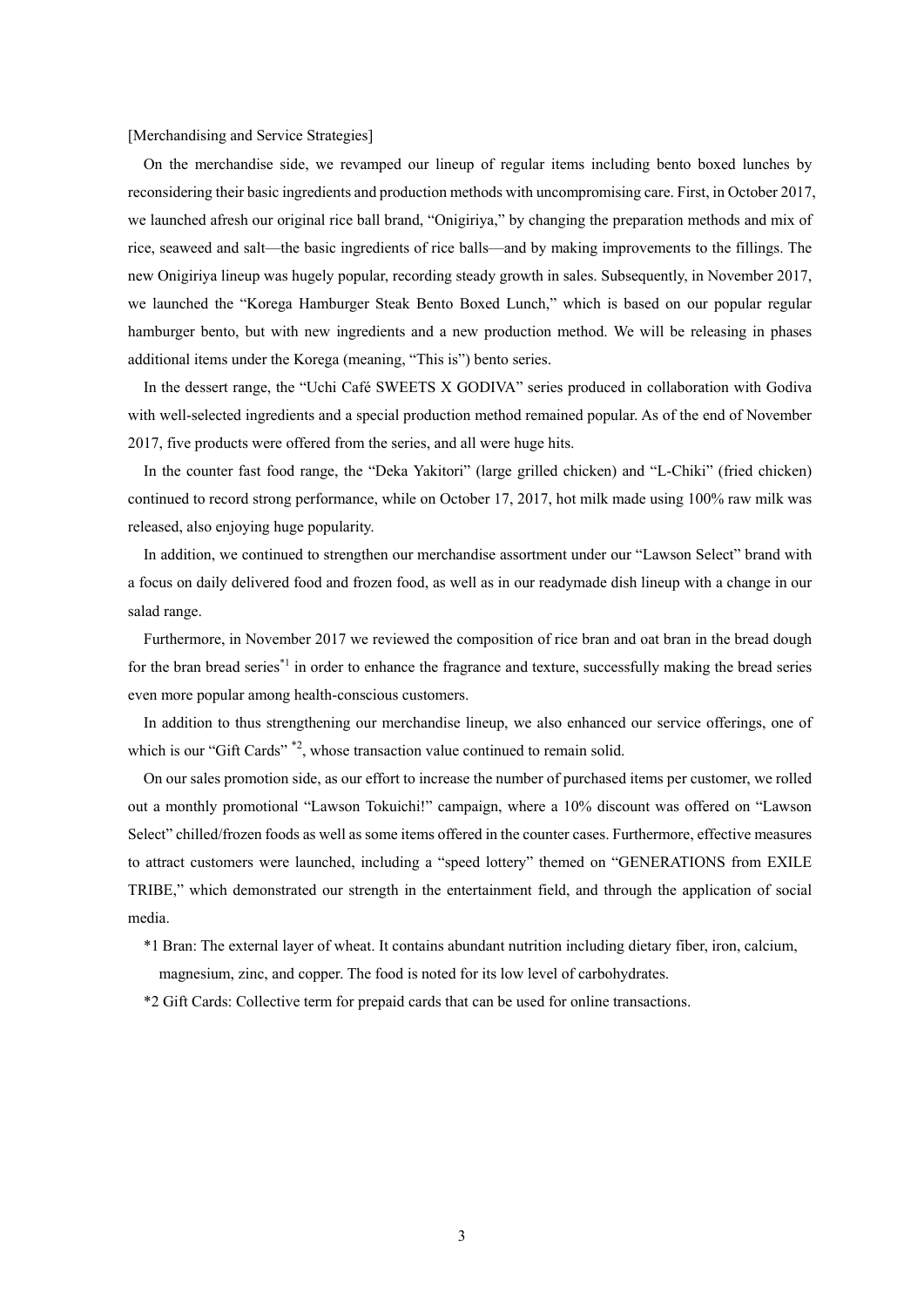| Fiscal period         | Previous 3rd Quarter<br>From March 1, 2016<br>to November 30, $2016$ |       | Current 3rd Quarter<br>From March 1, 2017<br>to November 30, 2017 |                               |  |
|-----------------------|----------------------------------------------------------------------|-------|-------------------------------------------------------------------|-------------------------------|--|
| Product categories    | Net sales<br>Percentage of<br>(Millions of yen)<br>total $(\% )$     |       | Net sales<br>(Millions of yen)                                    | Percentage of<br>total $(\%)$ |  |
| Processed foods       | 812,155                                                              | 52.6  | 862,096                                                           | 52.8                          |  |
| <b>Fast foods</b>     | 364,641                                                              | 23.6  | 385,984                                                           | 23.6                          |  |
| Daily delivered foods | 222,472                                                              | 14.4  | 237,747                                                           | 14.6                          |  |
| Non-food products     | 145,027                                                              | 9.4   | 146,945                                                           | 9.0                           |  |
| Total                 | 1,544,297                                                            | 100.0 | 1,632,773                                                         | 100.0                         |  |

[Breakdown of Sales by Merchandise Category at Chain Stores in Domestic Convenience Store Business]

(Note) These figures include stores operated by both Lawson, Inc. and Lawson Sanin, Inc. as well as LAWSON THREE F and LAWSON POPLAR brand stores.

### [Store Development]

In opening new stores, the Group continued to focus on developing profitable stores.

Regarding the entire Lawson Group, the total number of LAWSON, NATURAL LAWSON, and LAWSON STORE100 stores opened and closed during the current fiscal year stood at 832 and 250 stores, respectively, with the total number of stores in Japan reaching 13,693 as of the end of November 2017.<sup>\*3</sup>

With regard to our partnership initiatives with other chain retailers in Japan, based on business integration agreements, we are remodeling THREE F stores operated by Three F Co., Ltd. into LAWSON THREE F stores, and SAVE ON stores operated by Save On Corp. into LAWSON stores.

With regard to THREE F stores, 60 stores were remodeled into LAWSON THREE F stores as of the end of November 2017. The remodeling of THREE F stores into LAWSON THREE F stores will be largely completed by the end of the current fiscal year ending February 2018. Meanwhile, a total of 121 SAVE ON stores have been remodeled into LAWSON stores as of the end of November 2017. The remodeling of SAVE ON stores into LAWSON stores will be completed by the end of the next fiscal year ending February 2019.

Furthermore, by building partnerships with dispensing pharmacy and drug store chains, we offer not only OTC pharmaceuticals, cosmetics, and daily necessities, but also offer a more numerous assortment of merchandise than conventional LAWSON stores. The number of stores offering non-prescription drugs has reached 169 stores (includes 47 pharmacy LAWSON stores equipped with drug-dispensing pharmacies) as of the end of November 2017. Furthermore, the number of stores offering nursing care consultation services has reached 11 as of the end of November 2017. We will continue to engage in establishing convenience store models that address and deal with social changes such as the aging population and increased health awareness.

With respect to LAWSON STORE100, we will continue to increase the product composition ratio of 100yen items (excluding tax) by scaling down product portions to respond to customer needs for value.

\*3 The numbers of store openings and closings and total number of stores in Japan include stores operated by Lawson, Inc., Lawson Sanin, Inc. and three equity-method affiliates, Lawson Kochi, Inc., Lawson Minamikyushu, Inc. and Lawson Okinawa, Inc. as well as LAWSON THREE F and LAWSON POPLAR brand stores.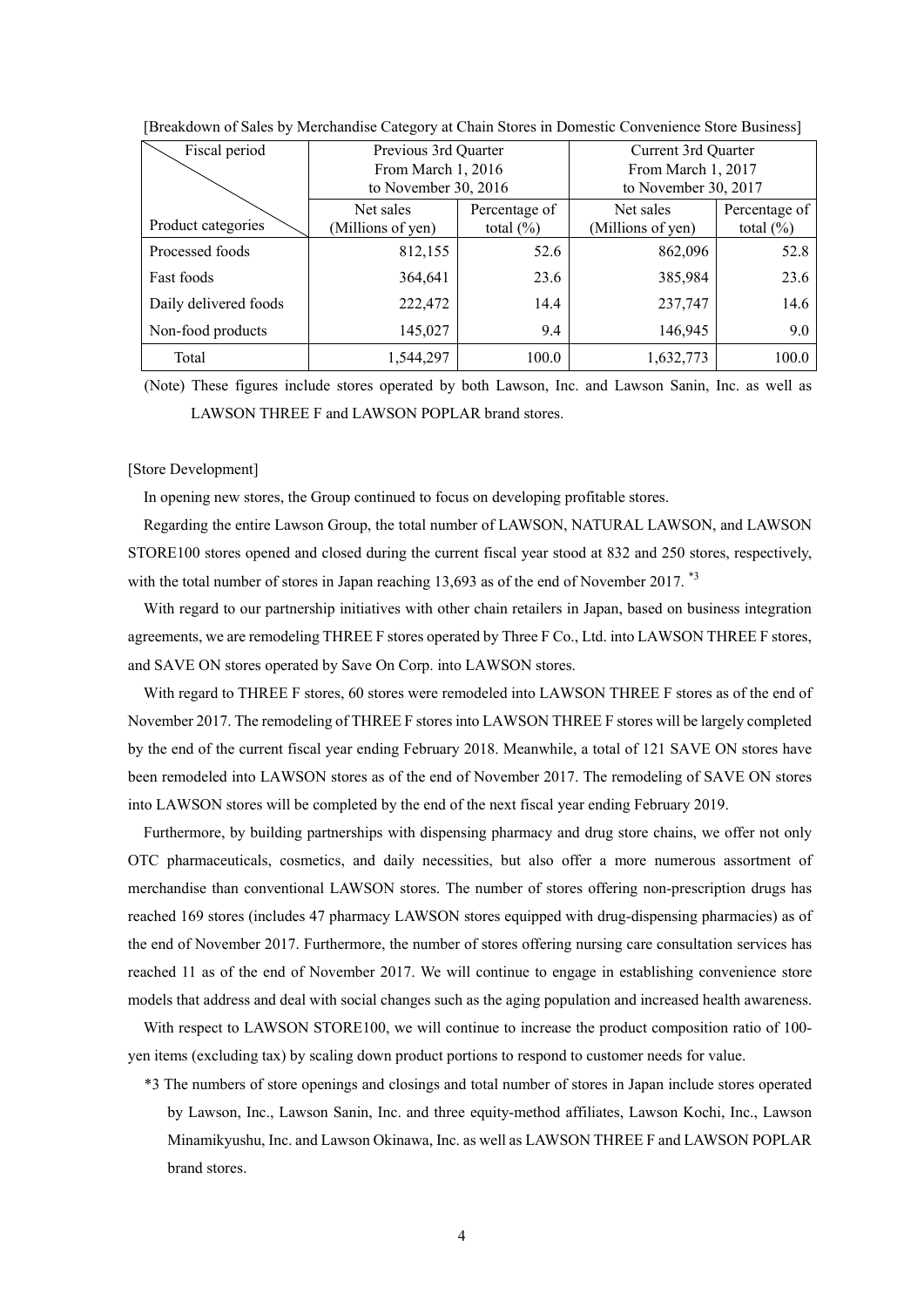|                        | Total stores as of<br>February 28, 2017 | Change during<br>period | Total stores as of<br>November 30, 2017 |
|------------------------|-----------------------------------------|-------------------------|-----------------------------------------|
| LAWSON                 | 12,172                                  | 579                     | 12,751                                  |
| NATURAL LAWSON         | 141                                     |                         | 144                                     |
| <b>LAWSON STORE100</b> | 798                                     |                         | 798                                     |
| Total                  | 13,111                                  | 582                     | 13,693                                  |

[Change in the Total Number of Domestic Stores]

(Note) These figures include stores operated by Lawson, Inc., subsidiary Lawson Sanin, Inc. and equitymethod affiliates, Lawson Kochi, Inc., Lawson Minamikyushu, Inc. and Lawson Okinawa, Inc.

| Prefecture | Number<br>of stores | Prefecture     | Number<br>of stores | Prefecture | Number<br>of stores | Prefecture          | Number<br>of stores |
|------------|---------------------|----------------|---------------------|------------|---------------------|---------------------|---------------------|
| Hokkaido   | 656                 | <b>Ibaraki</b> | 208                 | Kyoto      | 338                 | Ehime               | 218                 |
| Aomori     | 243                 | Tokyo          | 1,631               | Shiga      | 154                 | Tokushima           | 134                 |
| Akita      | 188                 | Kanagawa       | 953                 | Nara       | 137                 | Kochi               | 136                 |
| Iwate      | 169                 | Shizuoka       | 264                 | Wakayama   | 142                 | Fukuoka             | 492                 |
| Miyagi     | 233                 | Yamanashi      | 129                 | Osaka      | 1,111               | Saga                | 70                  |
| Yamagata   | 109                 | Nagano         | 176                 | Hyogo      | 673                 | Nagasaki            | 106                 |
| Fukushima  | 137                 | Aichi          | 672                 | Okayama    | 182                 | Oita                | 183                 |
| Niigata    | 156                 | Gifu           | 171                 | Hiroshima  | 209                 | Kumamoto            | 150                 |
| Tochigi    | 191                 | Mie            | 138                 | Yamaguchi  | 118                 | Miyazaki            | 104                 |
| Gunma      | 117                 | Ishikawa       | 104                 | Tottori    | 140                 | Kagoshima           | 194                 |
| Saitama    | 656                 | Toyama         | 189                 | Shimane    | 148                 | Okinawa             | 218                 |
| Chiba      | 600                 | Fukui          | 113                 | Kagawa     | 133                 | Total<br>(domestic) | 13,693              |

[Number of LAWSON stores by prefecture (As of November 30, 2017)]

(Note) These figures include stores operated by Lawson, Inc., subsidiary Lawson Sanin, Inc. and equitymethod affiliates, Lawson Kochi, Inc., Lawson Minamikyushu, Inc. and Lawson Okinawa, Inc.

#### [Other]

We continued to work on enhancing customer convenience by additionally partnering with other companies to establish an "Open Platform" based on the networks of LAWSON stores that offer a range of services encompassing ordering, collection, and home delivery. In October 2017, in partnership with Rakuten, Inc., we commenced a pilot delivery service, in which merchandise is delivered to customers from a hub LAWSON store in Minamisoma-shi, Fukushima Prefecture, by using "Mobile Lawson-Go" vehicles and drones.

Led by the Japanese Ministry of Economy, Trade and Industry, Lawson, Inc. and other domestic convenience store operators jointly issued the Declaration of Plan to Introduce 100 Billion Electronic Tags for Products in Convenience Stores. By using electronic tags, we aim to enhance store operating efficiency and continue to respond quickly to changing customer expectations.

As a result, Domestic Convenience Store Business posted gross operating revenue of 336,317 million yen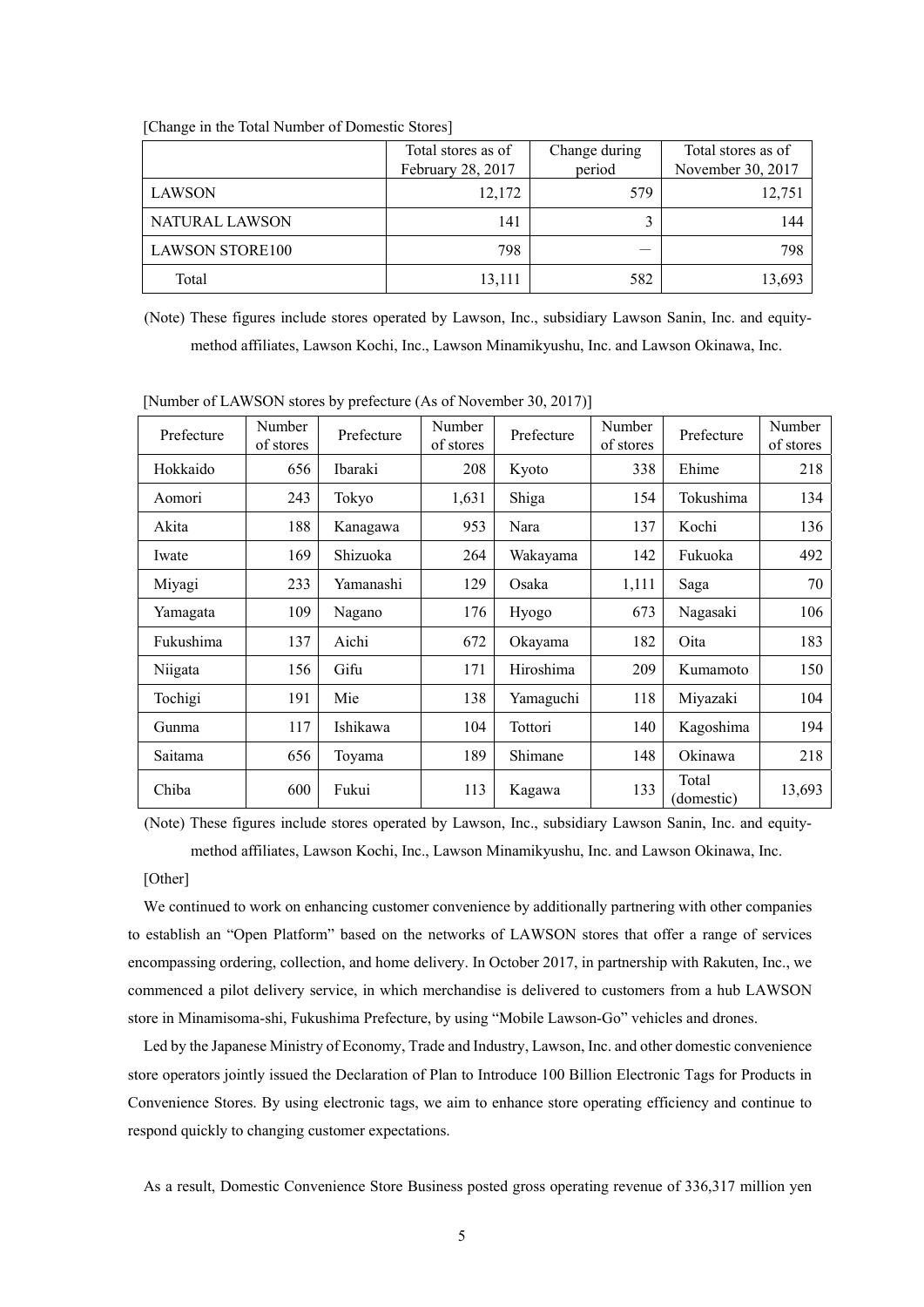(up 4.6% from previous fiscal year) and segment profit of 45,467 million yen (down 6.3% from previous fiscal year).

#### (**Seijo Ishii Business**)

The number of directly operated Seijo Ishii high-end supermarket chain stores offering quality foods reached 140 as of the end of November 2017, and sales were also strong. In September 2017, we opened our first "grocerant," a new store format that combines a supermarket and a restaurant, in Chofu-shi, Tokyo. The grocerant offers a selection of items on its menu, all of which use Seijo Ishii's well-selected products in season, attracting a broad range of customers. We remain committed to enhancing the brand image and corporate value of Seijo Ishii, while absorbing the company's product development expertise, know-how acquired as a manufacturing retailer, and sales methods, to strengthen our domestic convenience store business.

As a result, Seijo Ishii Business posted gross operating revenue of 59,490 million yen (up 11.5% from previous fiscal year) and segment profit of 4,513 million yen (up 17.2% from previous fiscal year).

#### **(Entertainment-related Business)**

With regards to our entertainment-related business, Lawson HMV Entertainment, Inc., which forms the core of the business, continued to secure top-class ticket transaction value in the ticketing industry. HMV, which sells music CDs and DVDs, also operates the HMV Record Shop specializing in second-hand analog records and CDs. Including the HMV Record Shop, the number of HMV stores totaled 54 as of the end of November 2017. We will strive to offer an even wider selection of products and services to better respond to customer needs by, for example, expanding the scope of our entertainment business. As of the end of November 2017, United Cinemas Co., Ltd. operates cinemas at 39 sites, offering 353 screens nationwide including those operated on commission.

As a result, Entertainment-related Business posted gross operating revenue of 56,917 million yen (up 5.0% from previous fiscal year) and segment profit of 3,137 million yen (up 1.7% from previous fiscal year).

#### **(Other Business)**

In addition to the aforementioned businesses, the Group is also involved in the Overseas Business and the Financial Services-related Business.

With regards to Overseas Business, the Group's operating companies opened LAWSON stores in the People's Republic of China, Thailand, Indonesia, the Philippines, and the United States of America (Hawaii).

In the People's Republic of China, after being the first Japanese convenience store operator to advance into Shanghai, we made inroads into Chongqing, Dalian, Beijing, Wuhan, and Nanjing. Our network of stores is steadily expanding, with the number of LAWSON stores in Dalian exceeding the 100 mark in September 2017. The number of LAWSON stores in the entire country reached 1,318 stores as of the end of November 2017. Furthermore, preparations are underway to launch stores in Anhui Province, with the first one scheduled to open in Hefei in spring of 2018.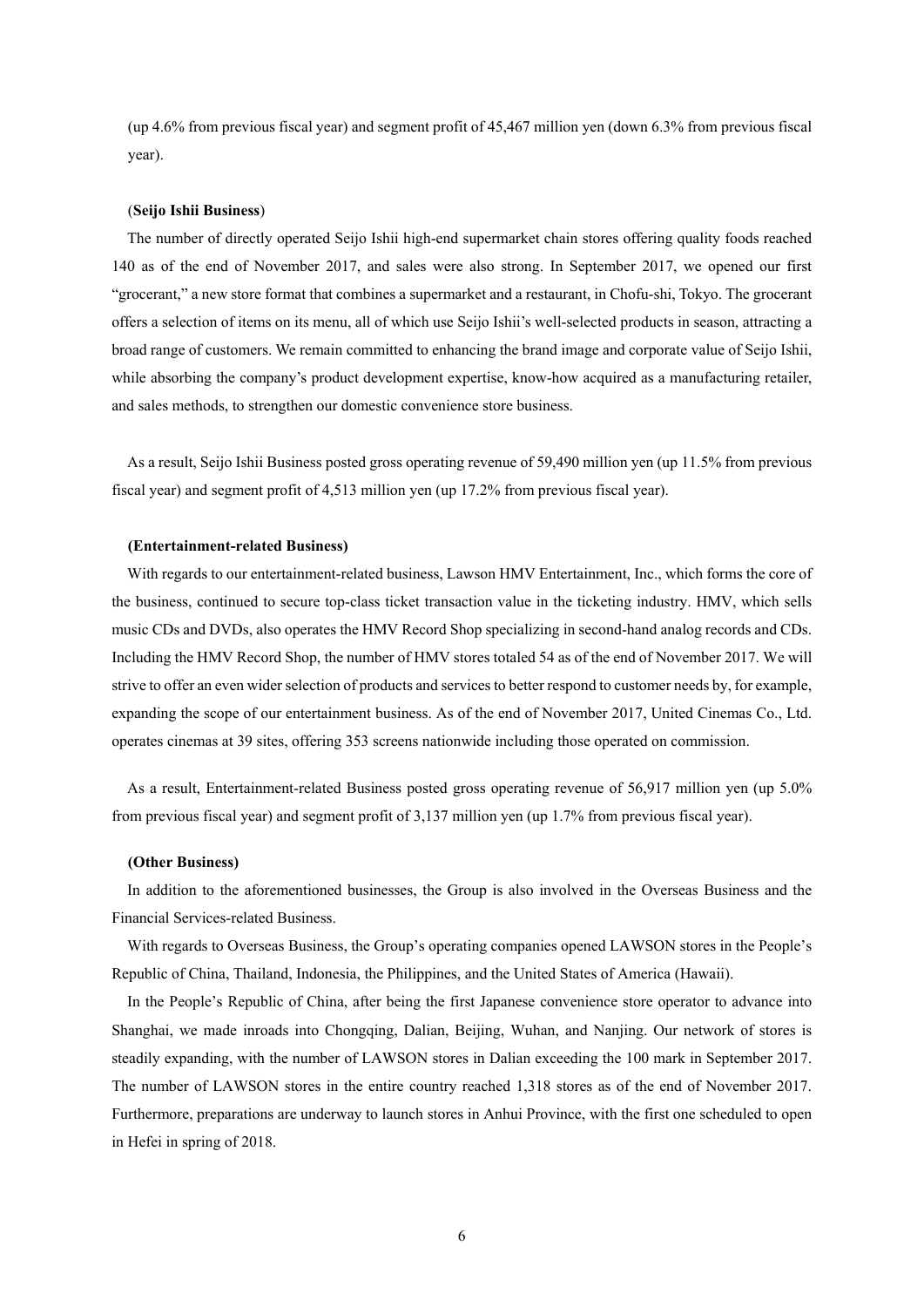|                                        | Number of stores    | Change        | Number of stores    |
|----------------------------------------|---------------------|---------------|---------------------|
| Country/Region                         | (As of February 28, | during period | (As of November 30, |
|                                        | 2017)               |               | 2017)               |
| China<br>Shanghai and surrounding area | 665                 | 158           | 823                 |
| China<br>Chongqing                     | 136                 | 9             | 145                 |
| China<br>Dalian                        | 82                  | 33            | 115                 |
| China<br>Beijing                       | 48                  | 20            | 68                  |
| Wuhan<br>China                         | 72                  | 95            | 167                 |
| Thailand                               | 85                  | 12            | 97                  |
| Indonesia                              | 36                  | $\mathbf{1}$  | 37                  |
| Philippines                            | 30                  |               | 30                  |
| United States of America<br>Hawaii     | $\overline{2}$      |               | $\overline{2}$      |
| Total                                  | 1,156               | 328           | 1,484               |

[Distribution of LAWSON Brand Stores Overseas by Region]

Lawson ATM Networks, Inc., which operates a Financial Services-related Business, continued contributing to consolidated results owing to an increase in the number of ATMs installed. We strengthened partnerships with new financial institutions bringing the total number of our financial institution partners to 90 nationwide (up 3 from previous fiscal year), including online banks, and the number of ATMs installed nationwide to 12,423 (up 511 from previous fiscal year) as of the end of November 2017.

As a result, Other Business posted gross operating revenue of 47,407 million yen (up 23.8% from previous fiscal year) and segment profit of 1,142 million yen (down 49.0% from previous fiscal year).

Through Lawson Bank Preparatory Company, Inc. established in November 2016, we are continuing to work on establishing a bank by leveraging Lawson's past experience in financial services. We are proceeding on the assumption that approval from the relevant authorities will be obtained.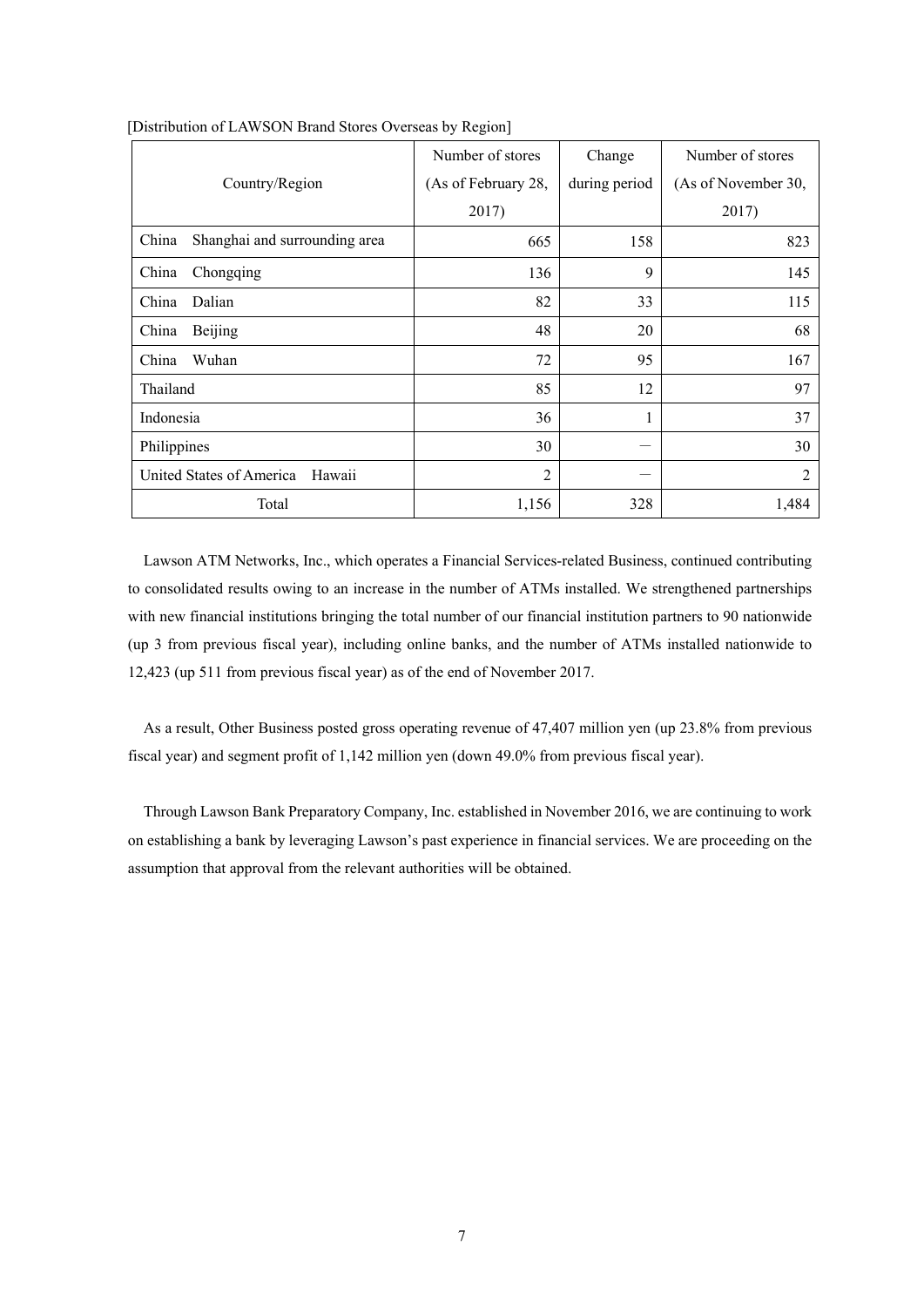#### **(2) Explanation Regarding Consolidated Financial Position**

Current assets increased slightly from the end of the previous fiscal year to 249,287 million yen. Noncurrent assets increased by 48,061 million yen from the end of the previous fiscal year to 665,360 million yen, mainly reflecting an increase of 25,136 million yen in property and store equipment and an increase of 13,720 million yen in intangible assets. Consequently, total assets increased by 48,070 million yen from the end of the previous fiscal year to 914,648 million yen.

Current liabilities increased by 37,404 million yen from the end of the previous fiscal year to 394,187 million yen, mainly reflecting an increase of 18,432 million yen in deposits received and an increase of 17,465 million yen in accounts payable-trade. Non-current liabilities increased by 9,702 million yen from the end of the previous fiscal year to 233,501 million yen, mainly reflecting an increase of 8,144 million yen in lease obligations. Consequently, total liabilities increased by 47,106 million yen from the end of the previous fiscal year to 627,688 million yen.

Net assets increased by 963 million yen from the end of the previous fiscal year to 286,959 million yen, mainly reflecting an increase of 6,972 million yen in retained earnings and a decrease of 4,979 million yen in non-controlling interests. Consequently, shareholders' equity ratio was 30.7%, down from 31.7% as of the end of the previous fiscal year.

## **(3) Explanation Regarding Forward-looking Statements**

The financial forecasts remain unchanged from those announced on October 11, 2017.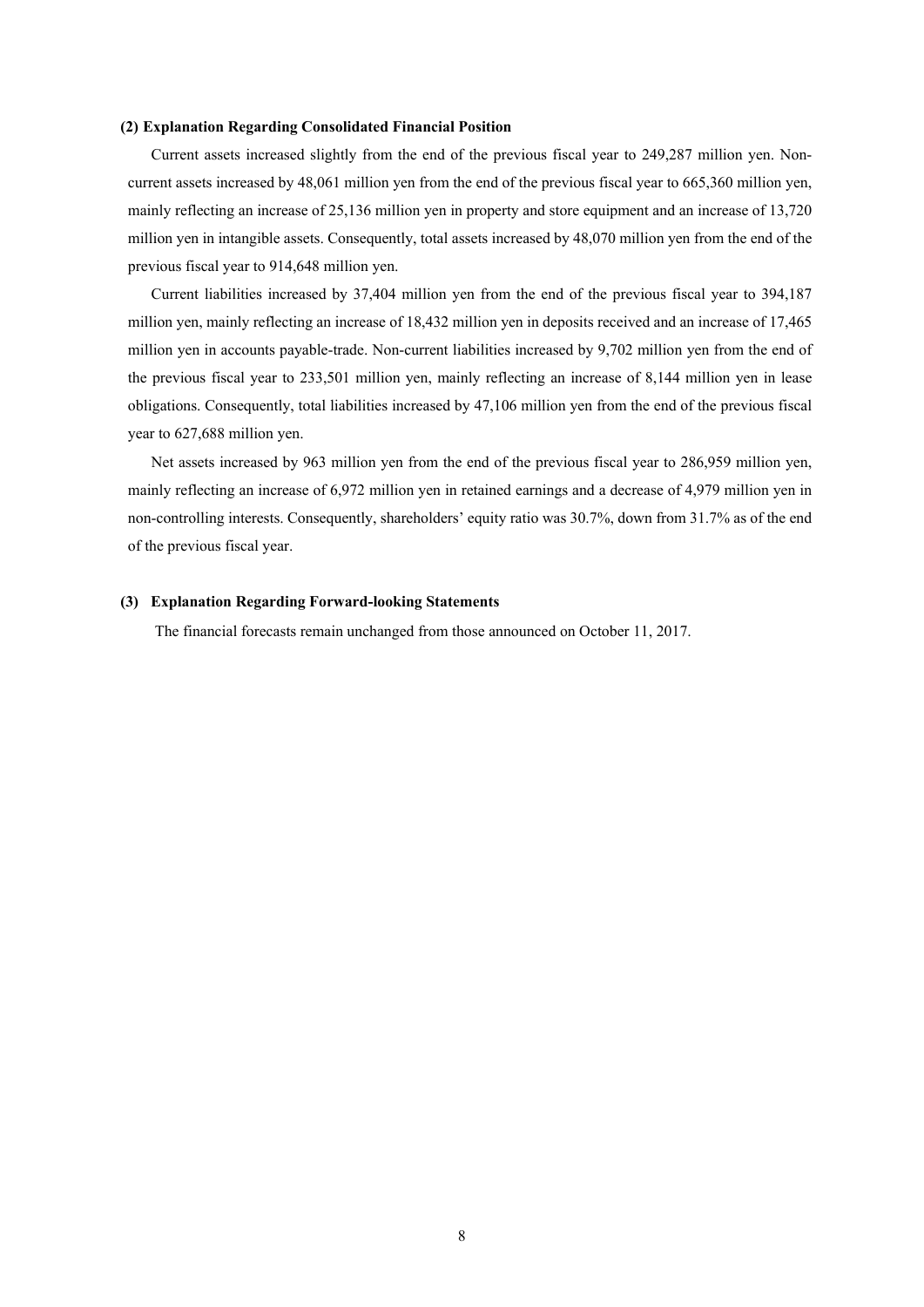# **2. Consolidated Financial Statements and Main Notes**

# **(1) Consolidated Balance Sheet**

As of February 28, 2017 and November 30, 2017

|                                                |                      | (Millions of yen)   |
|------------------------------------------------|----------------------|---------------------|
|                                                | Previous fiscal year | Current 3rd Quarter |
|                                                | As of                | As of               |
|                                                | February 28, 2017    | November 30, 2017   |
| <b>Assets</b>                                  |                      |                     |
| <b>Current assets:</b>                         |                      |                     |
| Cash and deposits                              | 68,115               | 46,709              |
| Accounts receivable-due from franchised stores | 39,982               | 45,266              |
| Lease receivables                              | 12,336               | 12,939              |
| Merchandise                                    | 18,130               | 20,045              |
| Accounts receivable-other                      | 78,363               | 85,844              |
| Deferred tax assets                            | 3,907                | 2,973               |
| Other                                          | 28,493               | 35,543              |
| Allowance for doubtful accounts                | (50)                 | (34)                |
| <b>Total current assets</b>                    | 249,278              | 249,287             |
| <b>Non-current assets:</b>                     |                      |                     |
| Property and store equipment:                  |                      |                     |
| Buildings and structures, net                  | 183,747              | 196,468             |
| Tools, furniture and fixtures, net             | 18,581               | 17,764              |
| Leased assets, net                             | 110,472              | 122,578             |
| Other, net                                     | 11,708               | 12,835              |
| Total property and store equipment             | 324,510              | 349,647             |
| Intangible assets:                             |                      |                     |
| Software                                       | 37,567               | 45,304              |
| Goodwill                                       | 46,041               | 43,563              |
| Trademark right                                | 10,691               | 10,231              |
| Other                                          | 499                  | 9,421               |
| <b>Total intangible assets</b>                 | 94,800               | 108,520             |
| <b>Investments and other assets:</b>           |                      |                     |
| Long-term loans receivable                     | 44,495               | 45,887              |
| Guarantee deposits                             | 95,594               | 98,477              |
| Deferred tax assets                            | 23,138               | 20,877              |
| Other                                          | 35,728               | 42,975              |
| Allowance for doubtful accounts                | (968)                | (1,025)             |
| <b>Total investments and other assets</b>      | 197,988              | 207,192             |
| <b>Total non-current assets</b>                | 617,299              | 665,360             |
| <b>Total assets</b>                            | 866,577              | 914,648             |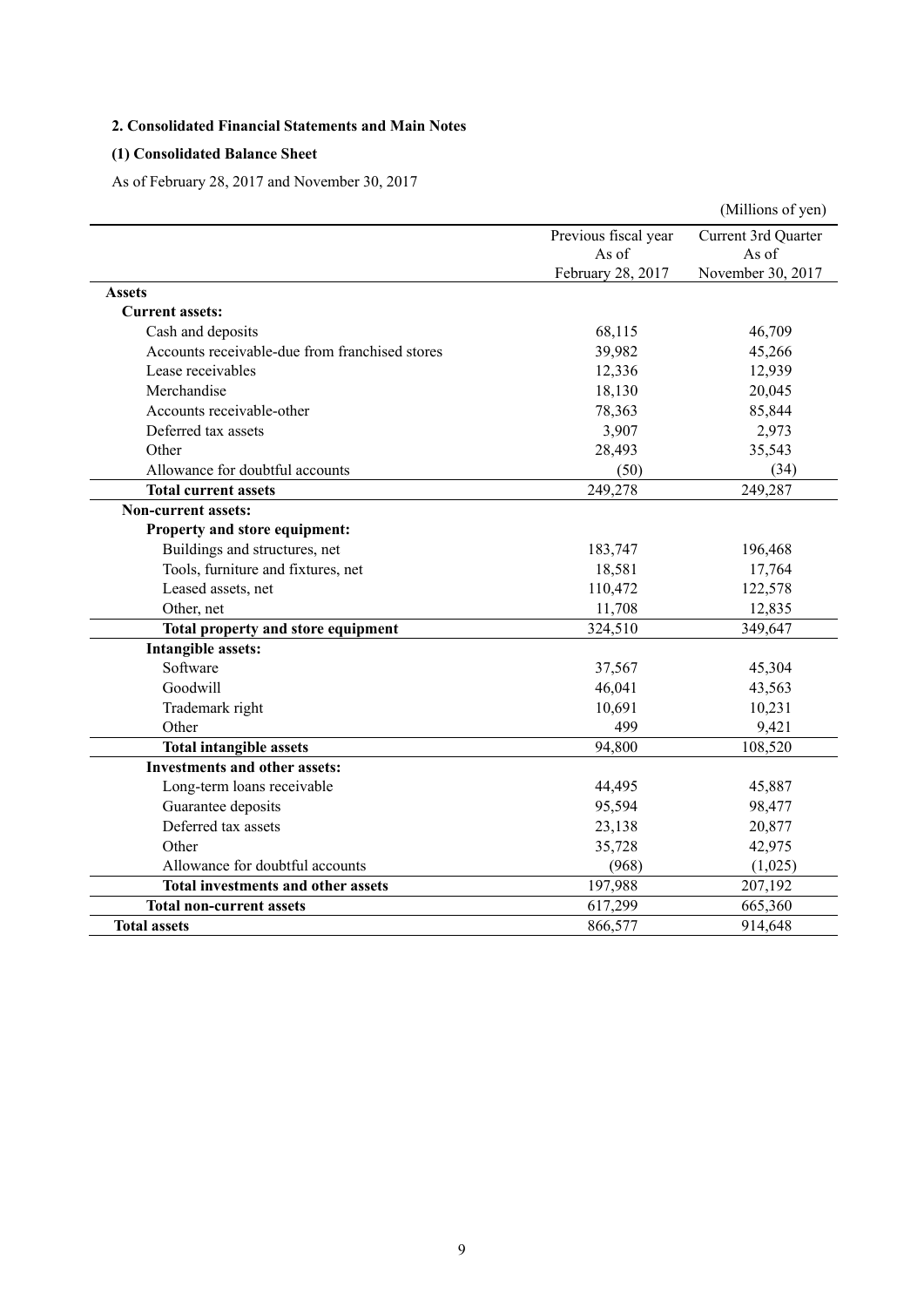|                                                         |                      | (Millions of yen)   |
|---------------------------------------------------------|----------------------|---------------------|
|                                                         | Previous fiscal year | Current 3rd Quarter |
|                                                         | As of                | As of               |
|                                                         | February 28, 2017    | November 30, 2017   |
| <b>Liabilities</b>                                      |                      |                     |
| <b>Current liabilities:</b>                             |                      |                     |
| Accounts payable-trade                                  | 110,834              | 128,299             |
| Short-term loans payable                                | 31,180               | 26,240              |
| Current portion of long-term loans payable              | 575                  | 575                 |
| Lease obligations                                       | 28,012               | 31,519              |
| Accounts payable-other                                  | 59,734               | 64,303              |
| Income taxes payable                                    | 9,876                | 6,194               |
| Deposits received                                       | 103,156              | 121,588             |
| Provision for bonuses                                   | 3,427                | 2,731               |
| Other                                                   | 9,985                | 12,735              |
| <b>Total current liabilities</b>                        | 356,783              | 394,187             |
| <b>Non-current liabilities:</b>                         |                      |                     |
| Long-term loans payable                                 | 56,703               | 56,039              |
| Lease obligations                                       | 99,983               | 108,128             |
| Deferred tax liabilities                                | 957                  | 2,072               |
| Provision for retirement benefits to executive officers |                      |                     |
| and audit and supervisory board members                 | 332                  | 334                 |
| Net defined benefit liability                           | 13,083               | 13,614              |
| Asset retirement obligations                            | 26,958               | 28,296              |
| Other                                                   | 25,779               | 25,015              |
| <b>Total non-current liabilities</b>                    | 223,798              | 233,501             |
| <b>Total liabilities</b>                                | 580,581              | 627,688             |
| <b>Net assets</b>                                       |                      |                     |
| Shareholders' equity:                                   |                      |                     |
| Capital stock                                           | 58,506               | 58,506              |
| Capital surplus                                         | 49,083               | 46,689              |
| Retained earnings                                       | 165,162              | 172,134             |
| Treasury shares                                         | (1,210)              | (1,041)             |
| <b>Total shareholders' equity</b>                       | 271,541              | 276,289             |
| Accumulated other comprehensive income:                 |                      |                     |
| Valuation difference on available-for-sale securities   | 274                  | 1,695               |
| Revaluation reserve for land                            | (618)                | (618)               |
| Foreign currency translation adjustment                 | 4,610                | 4,390               |
| Remeasurements of defined benefit plans                 | (927)                | (814)               |
| Total accumulated other comprehensive income            | 3,338                | 4,652               |
| Subscription rights to shares                           | 314                  | 197                 |
| <b>Non-controlling interests</b>                        | 10,800               | 5,821               |
| <b>Total net assets</b>                                 | 285,995              | 286,959             |
| Total liabilities and net assets                        | 866,577              | 914,648             |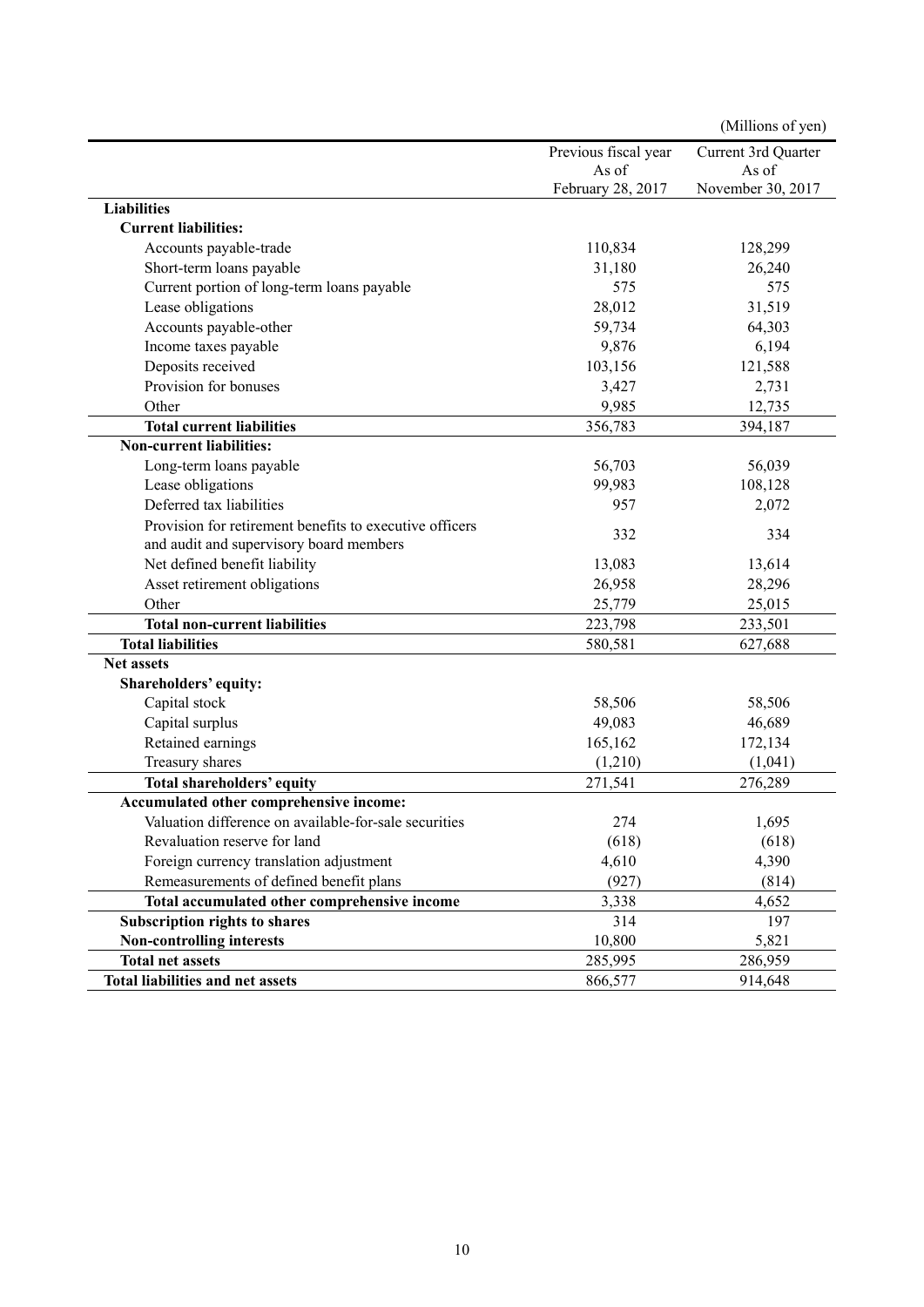# **(2) Consolidated Statement of Income and Consolidated Statement of Comprehensive Income**

# **Consolidated Statement of Income**

For the third quarter of the fiscal year ended February 28, 2017 and the third quarter of the fiscal year ending February 28, 2018

|                                                                  |                      | (Millions of yen)    |
|------------------------------------------------------------------|----------------------|----------------------|
|                                                                  | Previous 3rd Quarter | Current 3rd Quarter  |
|                                                                  | From March 1, 2016   | From March 1, 2017   |
|                                                                  | to November 30, 2016 | to November 30, 2017 |
| <b>Gross operating revenue</b>                                   | 461,955              | 494,053              |
| <b>Net sales</b>                                                 | 176,718              | 196,419              |
| <b>Cost of sales</b>                                             | 121,516              | 135,518              |
| <b>Gross profit</b>                                              | 55,201               | 60,901               |
| <b>Operating revenue:</b>                                        |                      |                      |
| Income from franchised stores                                    | 208,907              | 219,975              |
| Other operating revenue                                          | 76,329               | 77,658               |
| <b>Total operating revenue</b>                                   | 285,237              | 297,633              |
| <b>Operating gross profit</b>                                    | 340,439              | 358,535              |
| Selling, general and administrative expenses                     | 282,754              | 304,273              |
| <b>Operating income</b>                                          | 57,685               | 54,261               |
| Non-operating income:                                            |                      |                      |
| Interest income                                                  | 542                  | 540                  |
| Share of profit of entities accounted for using equity<br>method | 494                  | 567                  |
| Other                                                            | 1,960                | 1,758                |
| Total non-operating income                                       | 2,997                | 2,865                |
| Non-operating expenses:                                          |                      |                      |
| Interest expenses                                                | 1,434                | 1,485                |
| Loss on cancellation of leases                                   | 1,000                | 964                  |
| Other                                                            | 1,341                | 895                  |
| <b>Total non-operating expenses</b>                              | 3,776                | 3,346                |
| <b>Ordinary income</b>                                           | 56,906               | 53,781               |
| <b>Extraordinary income:</b>                                     |                      |                      |
| Gain on sales of shares of subsidiaries and associates           |                      | 302                  |
| <b>Total extraordinary income</b>                                |                      | 302                  |
| <b>Extraordinary losses:</b>                                     |                      |                      |
| Loss on sales of non-current assets                              | 284                  | 256                  |
| Loss on retirement of non-current assets                         | 2,420                | 1,962                |
| Impairment loss                                                  | 686                  | 1,073                |
| <b>Total extraordinary losses</b>                                | 3,391                | 3,292                |
| Profit before income taxes                                       | 53,514               | 50,791               |
| Income taxes-current                                             | 13,944               | 14,064               |
| Income taxes-deferred                                            | 5,098                | 3,653                |
| <b>Total income taxes</b>                                        | 19,042               | 17,717               |
| <b>Profit</b>                                                    | 34,472               | 33,073               |
| Profit attributable to non-controlling interests                 | 617                  | 277                  |
| Profit attributable to owners of parent                          | 33,855               | 32,795               |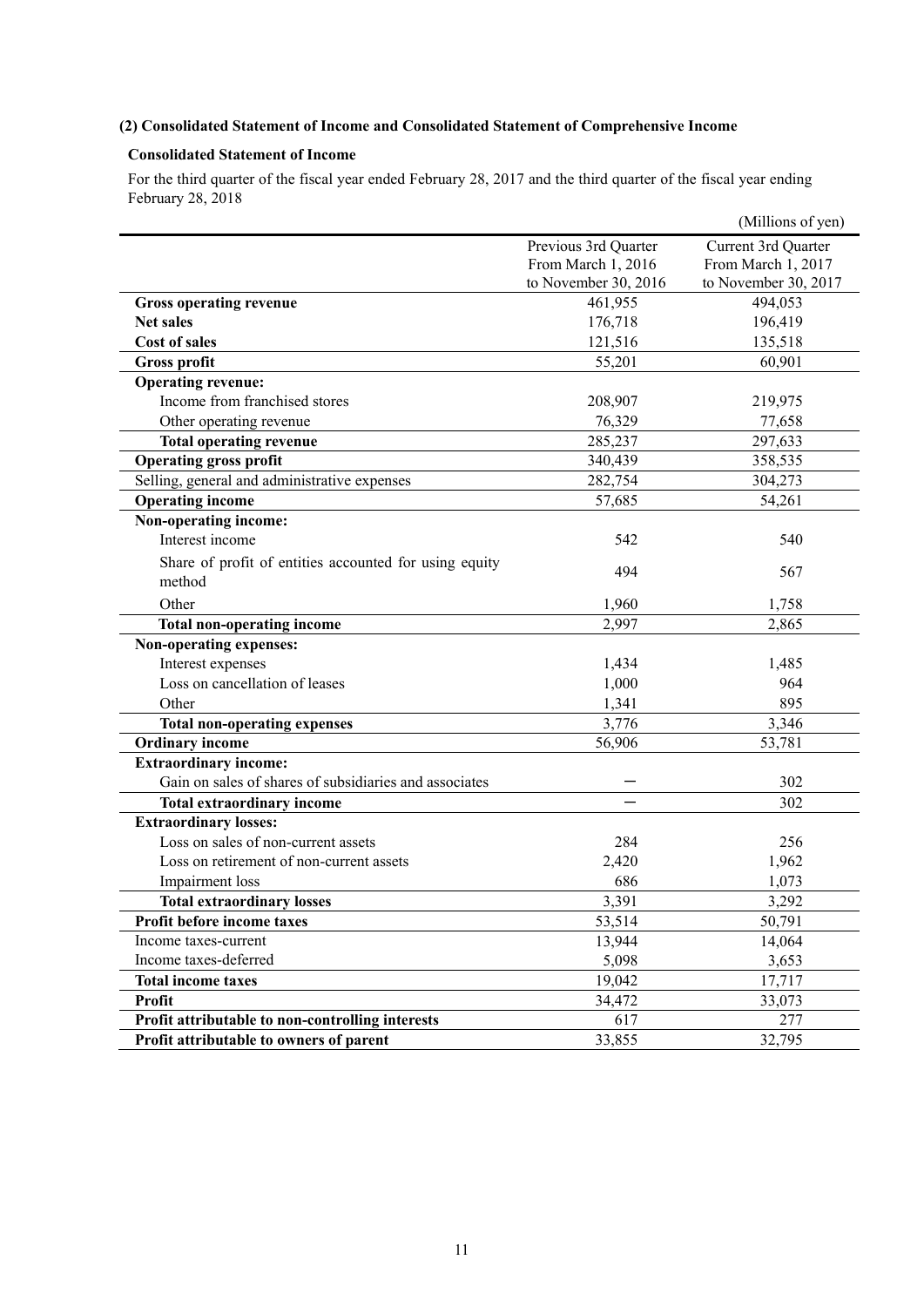# **Consolidated Statement of Comprehensive Income**

For the third quarter of the fiscal year ended February 28, 2017 and the third quarter of the fiscal year ending February 28, 2018

|                                                       |                        | (Millions of yen)    |
|-------------------------------------------------------|------------------------|----------------------|
|                                                       | Previous 3rd Quarter   | Current 3rd Quarter  |
|                                                       | From March 1, 2016     | From March 1, 2017   |
|                                                       | to November 30, $2016$ | to November 30, 2017 |
| Profit                                                | 34,472                 | 33,073               |
| Other comprehensive income                            |                        |                      |
| Valuation difference on available-for-sale securities | (665)                  | 1,420                |
| Foreign currency translation adjustment               | (2,341)                | (186)                |
| Remeasurements of defined benefit plans               | 63                     | 113                  |
| Total other comprehensive income                      | (2,942)                | 1,347                |
| <b>Comprehensive income</b>                           | 31,529                 | 34,421               |
| Comprehensive income attributable to                  |                        |                      |
| Owners of parent                                      | 31,023                 | 34,109               |
| Non-controlling interests                             | 505                    | 312                  |